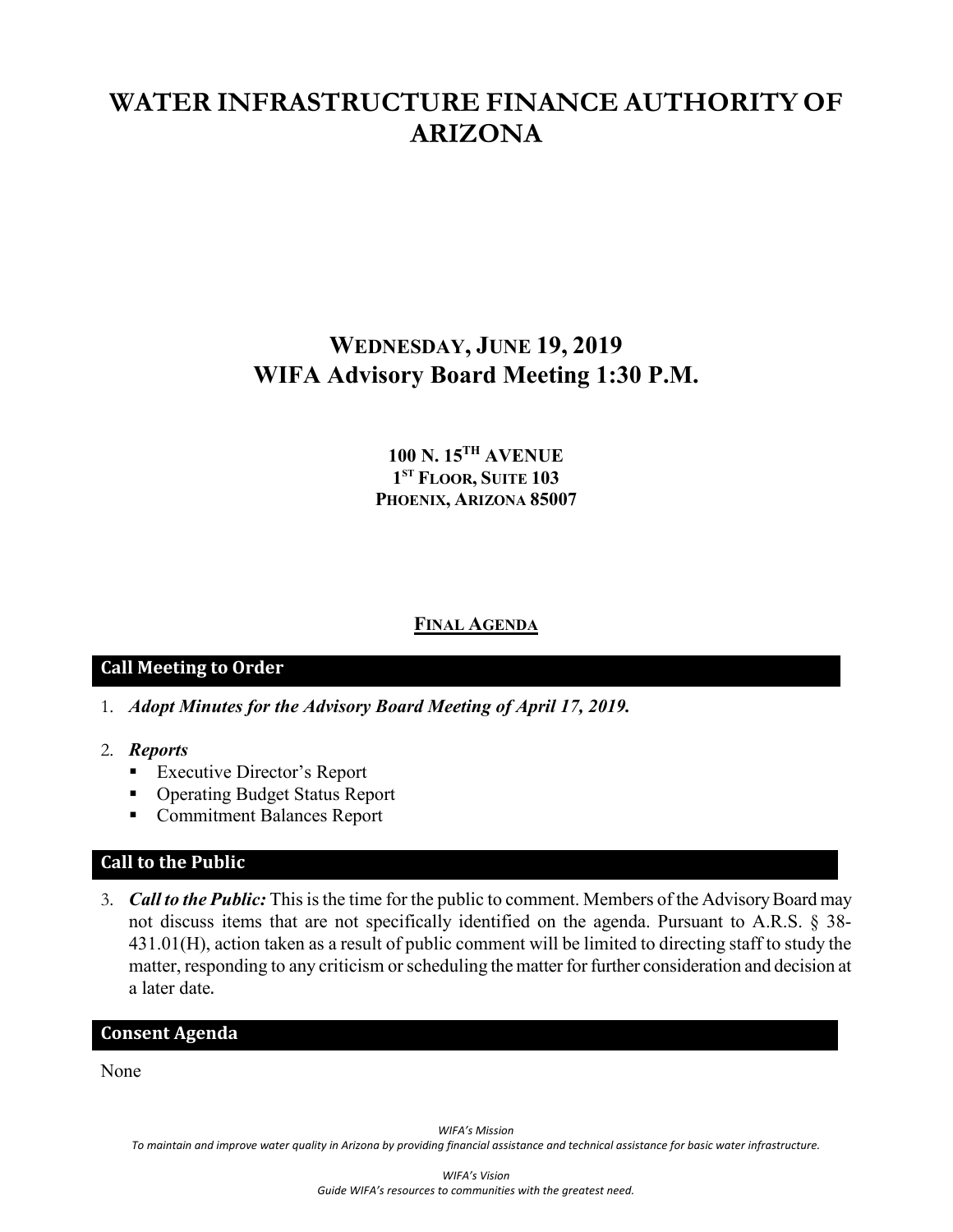- 4. *Review, Discuss & Possible Action:* Recommend Approval of FY2020 WIFA Operating Budget *Jane Thompson will lead the discussion*
- 5. *Review, Discuss & Possible Action:* Recommend Termination of the Funding Cycle 2019 Clean Water State Revolving Fund Intended Use Plan and Project Priority List effective June 30, 2019 – *Sara Konrad will lead the discussion*
- 6. *Review, Discuss & Possible Action*: Recommend Adoption of the Funding Cycle 2020 Clean Water State Revolving Fund Intended Use Plan and Project Priority List effective July 1, 2019 – *Sara Konrad will lead the discussion*
- 7. *Review, Discuss & Possible Action:* Recommend Termination of the Funding Cycle 2019 Drinking Water State Revolving Fund Intended Use Plan and Project Priority List effective June 30, 2019 *– Sara Konrad will lead the discussion*
- 8. *Review, Discuss & Possible Action:* Recommend Adoption of the Funding Cycle 2020 Drinking Water State Revolving Fund Intended Use Plan and Project Priority List effective July 1, 2019 – *Sara Konrad will lead the discussion*
- 9. *Review, Discuss & Possible Action*: Recommend Approval of Loan Resolution 2019-0021 and Due Diligence Summary DW 031-2019 – Villa Grande DWID – DWRF – \$260,000 –*Angie Valenzuela will lead the discussion*
- 10. *Review, Discuss & Possible Action*: Recommend Approval of Loan Resolution 2019-022 and Due Diligence Summary DW 032-2019 – City of Prescott – DWRF – \$25,000,000 – *Angie Valenzuela will lead the discussion*
- 11. *Review, Discuss & Possible Action:* Recommend Approval of Loan Resolution Addendum A2019- 023 – City of Safford – DWRF – Amend to extend the Loan Resolution 2019-001 – *Angie Valenzuela will lead the discussion*
- 12. *Review, Discuss & Adopt:* Discuss Committee Assignments and Vote for Chair and Vice Chair of Fiscal and Project Finance Committees for State Fiscal Year 2020
- 13. *Review, Discuss & Adopt:* Elect Vice-Chair & Adopt Executive Committee for State Fiscal Year 2020

## **Update, Discussion or Presentation**

None

## **Meeting Conclusion & Adjournment**

14. New Business/Issues:

*WIFA's Mission*

*To maintain and improve water quality in Arizona by providing financial assistance and technical assistance for basic water infrastructure.*